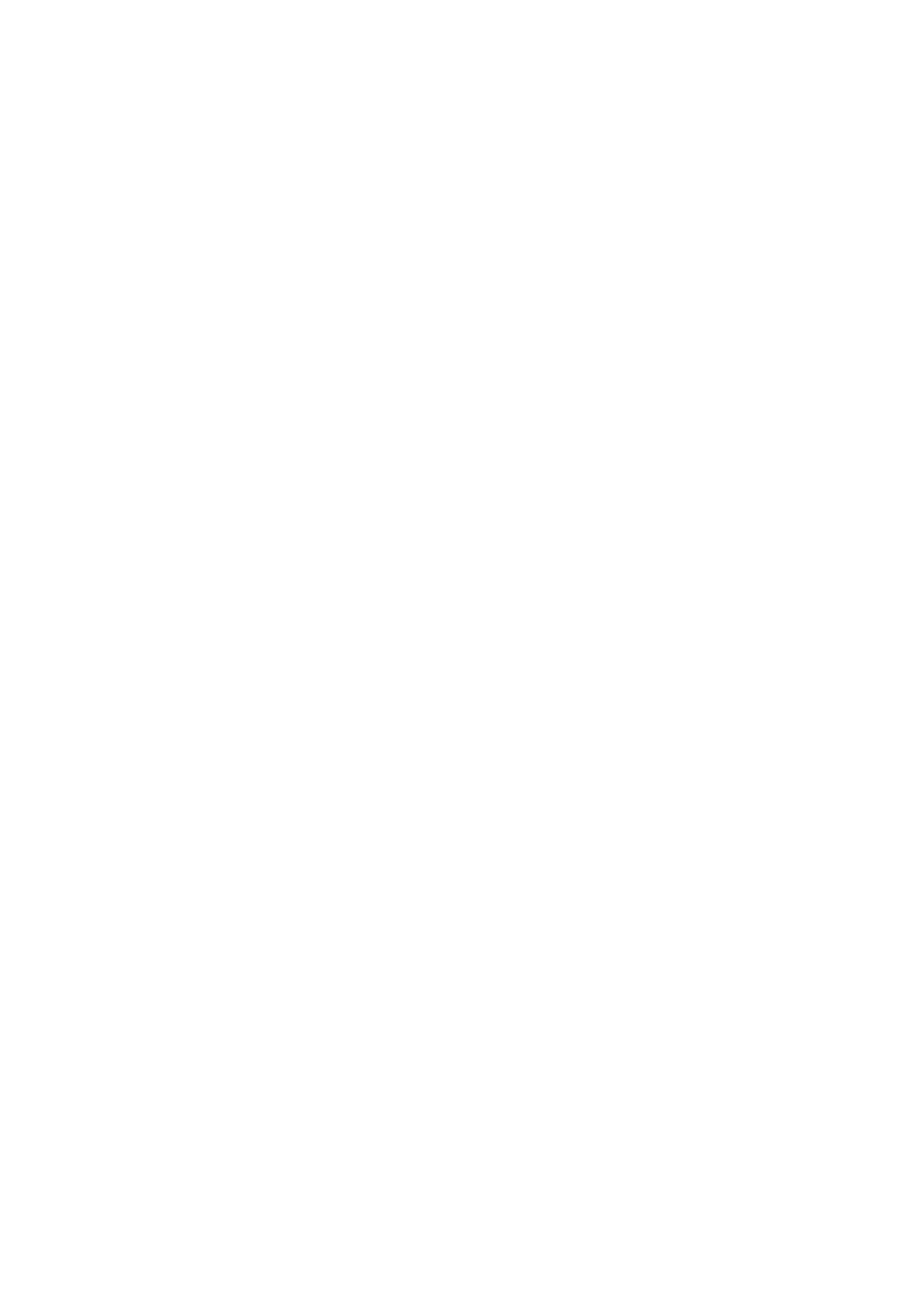## Table of Contents

|                                               | Pages |
|-----------------------------------------------|-------|
| <b>Introduction</b>                           |       |
| 1.1 Purpose of this document                  |       |
| <b>Statutory Undertaker Position Schedule</b> |       |

#### Table of Tables

| Table 2-1 Statutory Undertaker Position Schedule |  |
|--------------------------------------------------|--|
|                                                  |  |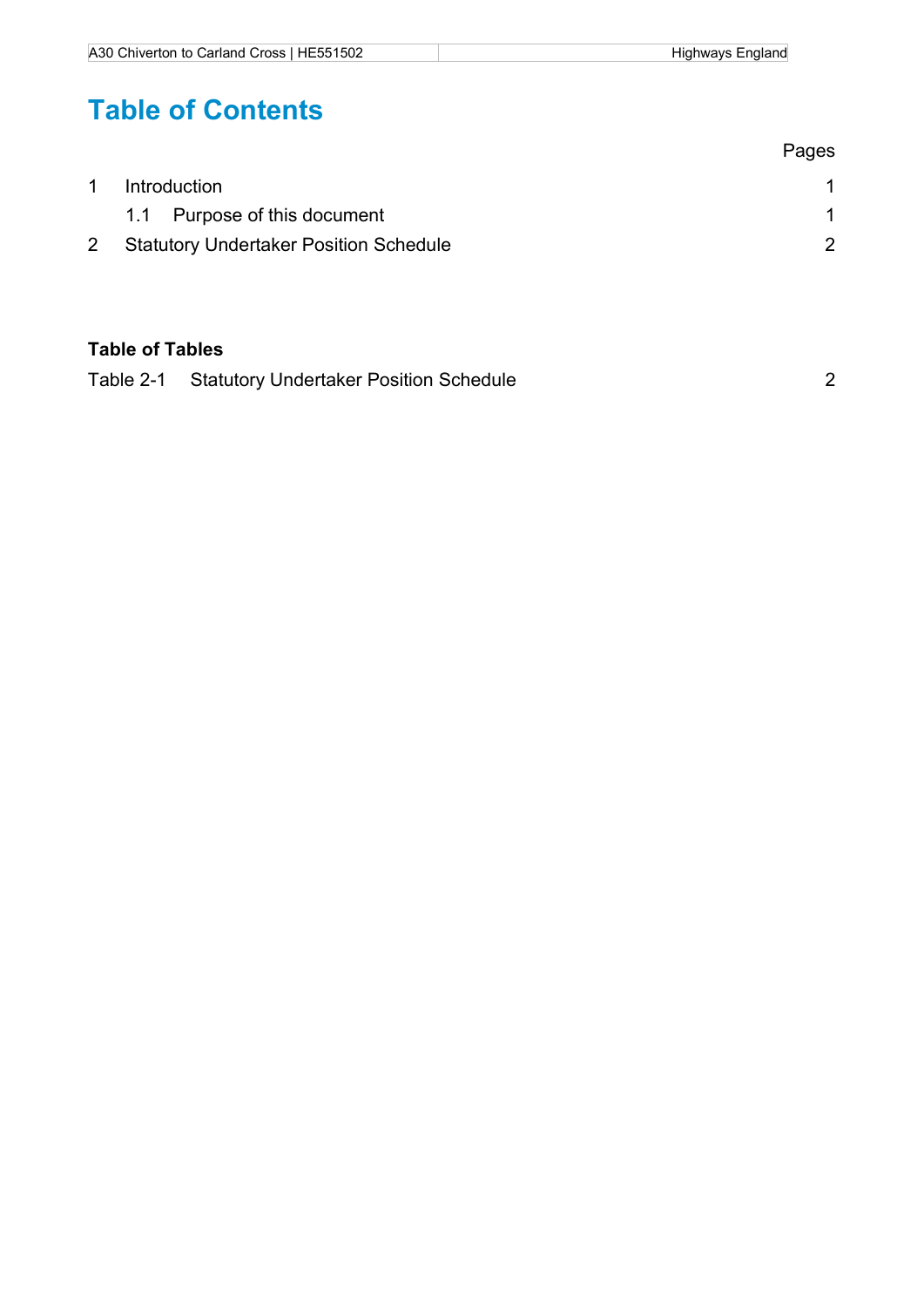## 1 Introduction

### 1.1 Purpose of this document

1.1.1 This document sets out Highways England's position with Statutory Undertakers at Deadline 5.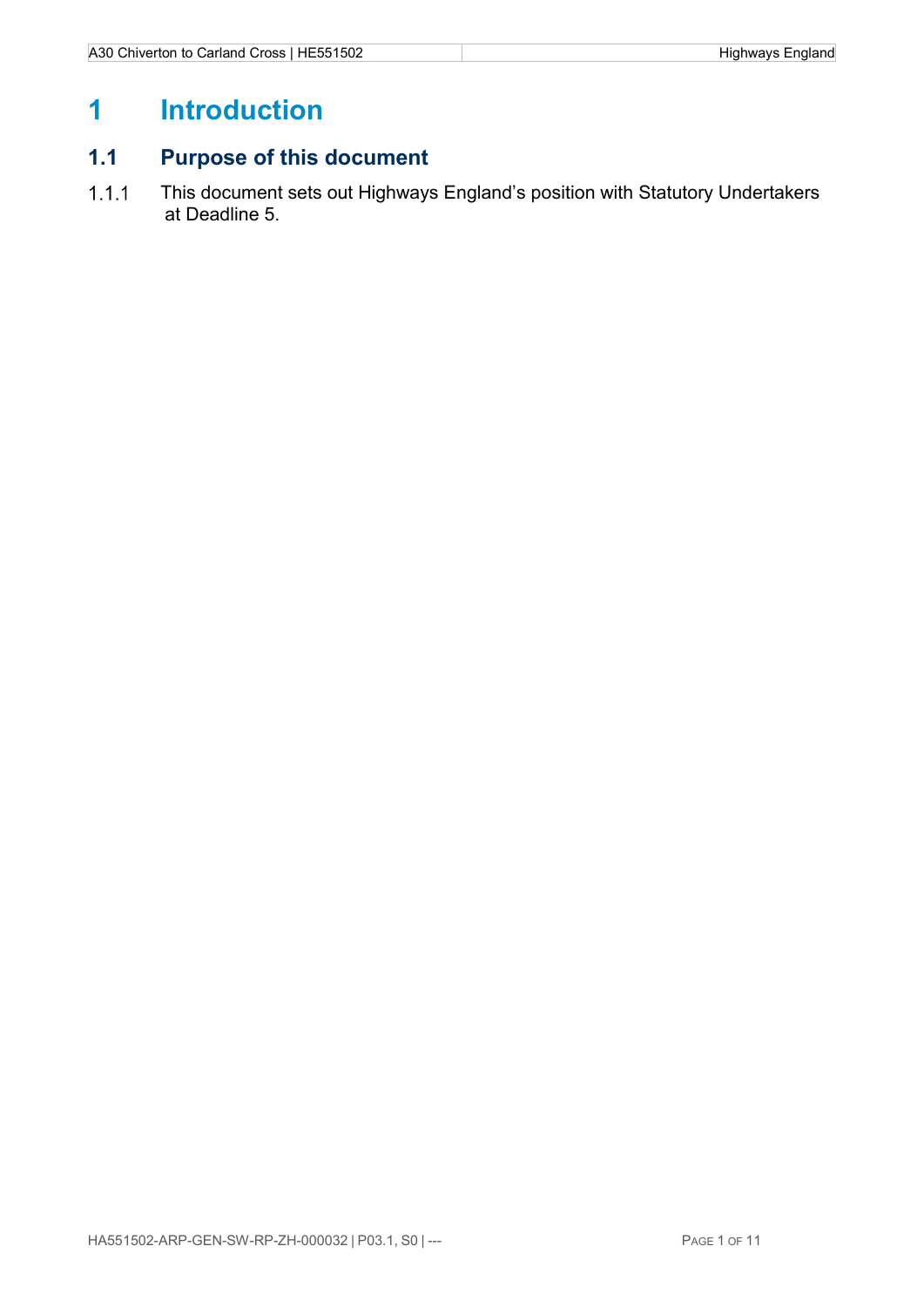## 2 Statutory Undertaker Position Schedule

### Table 2-1 Statutory Undertaker Position Schedule

| <b>Party</b>                                        | Summary of C3/C4 process and agreement of<br>technical matters                                                                                                                                                                                                                                                                                                                                                                                                                                                                                                                                                                                                | <b>Consultation on draft</b><br><b>DCO/Protective Provisions</b>                                                                                                                                                                                                                                                                                                                                                                                                                                                                                                   | <b>Summary of current position</b>                                                                                                                                                                               |
|-----------------------------------------------------|---------------------------------------------------------------------------------------------------------------------------------------------------------------------------------------------------------------------------------------------------------------------------------------------------------------------------------------------------------------------------------------------------------------------------------------------------------------------------------------------------------------------------------------------------------------------------------------------------------------------------------------------------------------|--------------------------------------------------------------------------------------------------------------------------------------------------------------------------------------------------------------------------------------------------------------------------------------------------------------------------------------------------------------------------------------------------------------------------------------------------------------------------------------------------------------------------------------------------------------------|------------------------------------------------------------------------------------------------------------------------------------------------------------------------------------------------------------------|
| Wales and West<br><b>Utilities Ltd</b>              | All technical matters were agreed through direct<br>and frequent meetings with representatives of<br>Wales and West Utilities Ltd.<br>During the C3 estimate phase, Wales and West<br>Utilities Ltd procured a designer to undertake a<br>feasibility study for the diversions against the A30<br>scheme at that date. The C4 estimate phase<br>reviewed the feasibility study against the preferred<br>route for the A30 scheme and C4 estimates were<br>developed on this basis.<br>Agreement was confirmed 14/05/2018 following<br>discussions on the diversion route and the<br>quotation for the A30 diversion works was<br>produced for the A30 scheme. | <b>Wales and West Utilities</b><br>Ltd were consulted on the<br>draft DCO as submitted<br>with the application, on 25<br>October 2018. No<br>response was received.<br><b>Wales and West Utilities</b><br>Ltd were consulted on the<br>changes to the EE mast<br>relocation on 27 March<br>2019. A response<br>accepting the changes<br>was received on 9 June<br>2019.<br><b>Wales and West Utilities</b><br>Ltd were consulted on the<br>inclusion of the viewing<br>area on 17 May 2019. A<br>response accepting the<br>changes was received on<br>9 June 2019. | All technical matters agreed.<br>$\bullet$<br>Utility diversions agreed with undertaker,<br>incorporated into scheme design and<br>costs.                                                                        |
| <b>Scottish Power</b><br>Renewables (UK)<br>Limited | Matters are being dealt with through a legal<br>agreement.                                                                                                                                                                                                                                                                                                                                                                                                                                                                                                                                                                                                    | <b>No</b>                                                                                                                                                                                                                                                                                                                                                                                                                                                                                                                                                          | All technical matters agreed including:<br>design of Chybucca Junction; vertical<br>alignment through new Carland Cross<br>junction; vertical and horizontal alignment<br>of the new access roads; Carland Cross |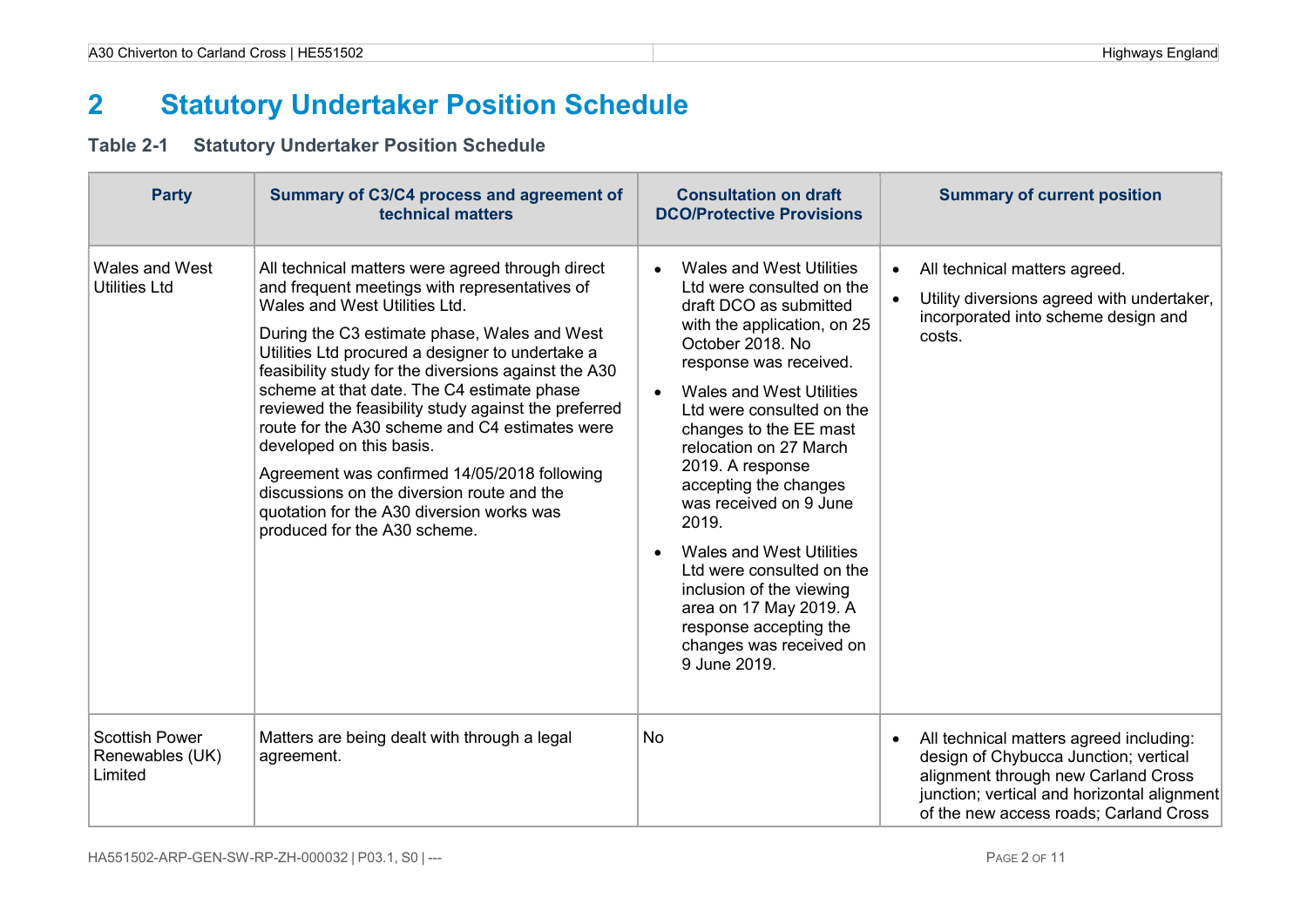| <b>Party</b>     | Summary of C3/C4 process and agreement of<br>technical matters | <b>Consultation on draft</b><br><b>DCO/Protective Provisions</b>                                                                                                                                                                                                                                                                                                              | <b>Summary of current position</b>                                                                                                                                                                                                                                          |
|------------------|----------------------------------------------------------------|-------------------------------------------------------------------------------------------------------------------------------------------------------------------------------------------------------------------------------------------------------------------------------------------------------------------------------------------------------------------------------|-----------------------------------------------------------------------------------------------------------------------------------------------------------------------------------------------------------------------------------------------------------------------------|
|                  |                                                                |                                                                                                                                                                                                                                                                                                                                                                               | to the windfarm access tie-in; horizontal<br>alignment of new windfarm access road<br>to turbine 2; junction spacing between<br>Carland Cross junction and internal<br>junctions; width of roads;<br>decommissioning; design of cable routes;<br>and access track drainage. |
|                  |                                                                |                                                                                                                                                                                                                                                                                                                                                                               | Legal agreement under discussion; it is<br>expected this will be finalised by<br>Deadline 7. The latest version was<br>provided to SPR on 13 May.                                                                                                                           |
| South West Water | Matters are being dealt with through a legal<br>agreement.     | South West Water were<br>$\bullet$<br>consulted on the draft<br>DCO as submitted with<br>the application, on 22<br>October 2018. A response<br>was received on 9<br>November 2018.<br>South West Water were<br>consulted on the changes<br>to the EE mast relocation<br>on 27 March 2019. A<br>response accepting the<br>changes was received on<br>7 June 2019.<br>$\bullet$ | All technical matters agreed.<br>Utility diversions agreed with undertaker,<br>incorporated into scheme design and<br>costs.<br>Legal agreement expected to be finalised<br>by Deadline 5.                                                                                  |
|                  |                                                                | South West Water were<br>consulted on the changes<br>to the diversion of<br>Bridleway VV on 17 May<br>2019. A response<br>accepting the changes                                                                                                                                                                                                                               |                                                                                                                                                                                                                                                                             |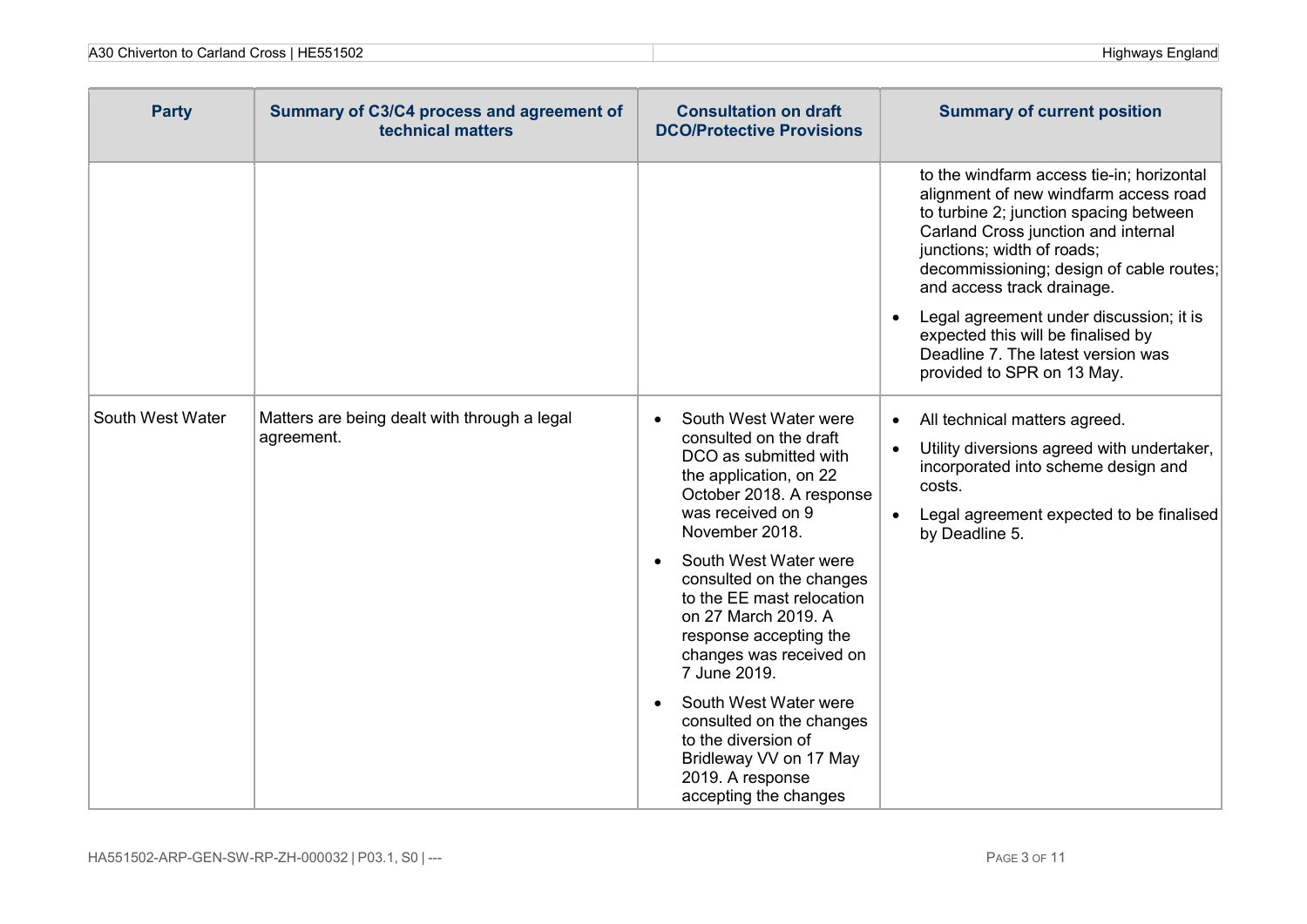| <b>Party</b>                                                                          | Summary of C3/C4 process and agreement of<br>technical matters | <b>Consultation on draft</b><br><b>DCO/Protective Provisions</b>                                                                                                                                                                                                                                                                                                                                                                                                                    | <b>Summary of current position</b>                                                                                                                                                                                                                                                |
|---------------------------------------------------------------------------------------|----------------------------------------------------------------|-------------------------------------------------------------------------------------------------------------------------------------------------------------------------------------------------------------------------------------------------------------------------------------------------------------------------------------------------------------------------------------------------------------------------------------------------------------------------------------|-----------------------------------------------------------------------------------------------------------------------------------------------------------------------------------------------------------------------------------------------------------------------------------|
|                                                                                       |                                                                | was received on 7 June<br>2019.                                                                                                                                                                                                                                                                                                                                                                                                                                                     |                                                                                                                                                                                                                                                                                   |
| <b>Western Power</b><br><b>Distribution (South</b><br>West PLC) (132kV<br>O/H Pylons) | Matters are being dealt with through a legal<br>agreement.     | <b>Western Power</b><br>$\bullet$<br><b>Distribution (South West)</b><br>PLC) (132kV O/H Pylons)<br>were consulted on the<br>draft DCO as submitted<br>with the application, on 25<br>October 2018. A response<br>was received on 5<br>November 2018.                                                                                                                                                                                                                               | All technical matters agreed.<br>$\bullet$<br>Utility diversions agreed with undertaker,<br>$\bullet$<br>incorporated into scheme design and<br>costs.<br>Draft legal agreement remains under<br>$\bullet$<br>discussion; it is expected this will be<br>finalised by Deadline 7. |
| <b>Western Power</b><br>Distribution (South<br>West) PLC                              | Matters are being dealt with through a legal<br>agreement.     | <b>Wales and West Utilities</b><br>$\bullet$<br>Ltd were consulted on the<br>draft DCO as submitted<br>with the application, on 22<br>October 2018. A response<br>was received 05<br>November 2018.<br><b>Western Power</b><br>Distribution (South West)<br>PLC were consulted on<br>the changes to the EE<br>mast relocation on 27<br>March 2019. There has<br>been no response<br>received to date.<br><b>Western Power</b><br>Distribution (South West)<br>PLC were consulted on | All technical matters agreed.<br>$\bullet$<br>Legal agreement under discussion as<br>$\bullet$<br>above (same agreement).                                                                                                                                                         |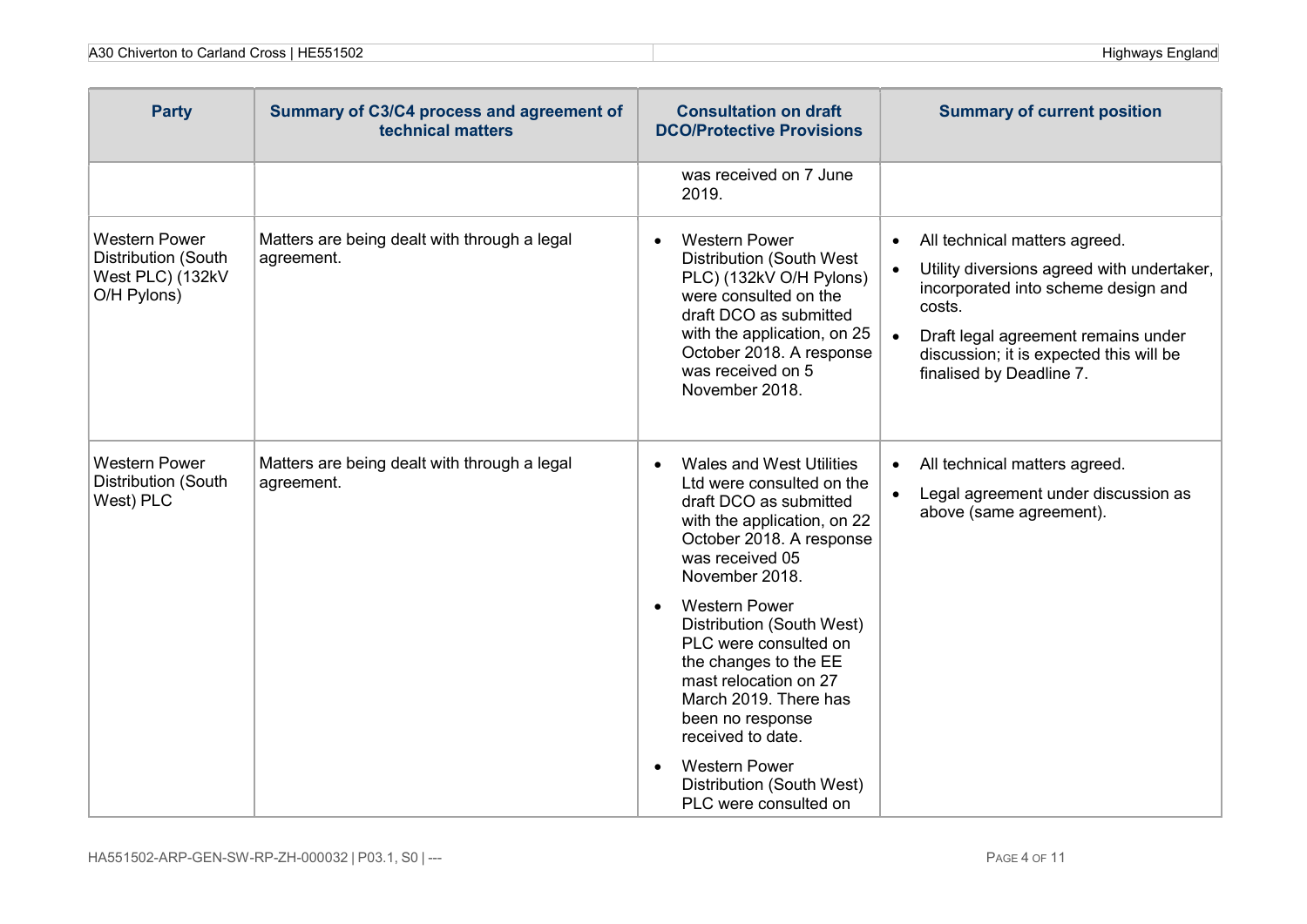| <b>Party</b>                                                             | Summary of C3/C4 process and agreement of<br>technical matters                                                                                                                                                                                                                                                                                                                                                                                                                                                                                                                                                                                                                                                                                        | <b>Consultation on draft</b><br><b>DCO/Protective Provisions</b>                                                                                                                                                                                                                                                                                                                                                                                                                                                | <b>Summary of current position</b>                                                                                                        |
|--------------------------------------------------------------------------|-------------------------------------------------------------------------------------------------------------------------------------------------------------------------------------------------------------------------------------------------------------------------------------------------------------------------------------------------------------------------------------------------------------------------------------------------------------------------------------------------------------------------------------------------------------------------------------------------------------------------------------------------------------------------------------------------------------------------------------------------------|-----------------------------------------------------------------------------------------------------------------------------------------------------------------------------------------------------------------------------------------------------------------------------------------------------------------------------------------------------------------------------------------------------------------------------------------------------------------------------------------------------------------|-------------------------------------------------------------------------------------------------------------------------------------------|
|                                                                          |                                                                                                                                                                                                                                                                                                                                                                                                                                                                                                                                                                                                                                                                                                                                                       | the inclusion of the<br>viewing area on 17 May<br>2019. There has been no<br>response received to date.                                                                                                                                                                                                                                                                                                                                                                                                         |                                                                                                                                           |
|                                                                          |                                                                                                                                                                                                                                                                                                                                                                                                                                                                                                                                                                                                                                                                                                                                                       | <b>Western Power</b><br>Distribution (South West)<br>PLC were consulted on<br>the changes to the<br>diversion of Bridleway VV<br>on 17 May 2019. There<br>has been no response<br>received to date.                                                                                                                                                                                                                                                                                                             |                                                                                                                                           |
| <b>Global Crossing and</b><br>& Level 3<br>Communications<br>(Instalcom) | Instalcom are UK network managers for Century<br>Link (formerly Global Crossings and Level 3<br>Communications), whose customers include: Sky,<br>Vodafone and Virgin.<br>All technical matters were agreed through direct<br>and frequent meetings with representatives of<br>Instalcom.<br>During the C3 estimate phase, Instalcom produced<br>a C3 estimate based upon a route alignment<br>preferred by Instalcom.<br>The C4 estimate phase reviewed the preferred<br>Instalcom route at a detailed level against the<br>preferred route for the A30 scheme and C4<br>estimates were developed on this basis.<br>Agreement was confirmed 07/02/2018 as<br>discussions with Instalcom led to the diversion<br>route being agreed as a C4 estimate. | Global Crossing and &<br>Level 3 Communications<br>(Instalcom) were<br>consulted on the draft<br>DCO as submitted with<br>the application, on 25<br>October 2018. No<br>response was received.<br>Global Crossing and &<br>$\bullet$<br>Level 3 Communications<br>(Instalcom) were<br>consulted on the inclusion<br>of the viewing area on 17<br>May 2019. A response<br>accepting the changes<br>was received on 6 June<br>2019.<br>Global Crossing and &<br><b>Level 3 Communications</b><br>(Instalcom) were | All technical matters agreed.<br>$\bullet$<br>Utility diversions agreed with undertaker,<br>incorporated into scheme design and<br>costs. |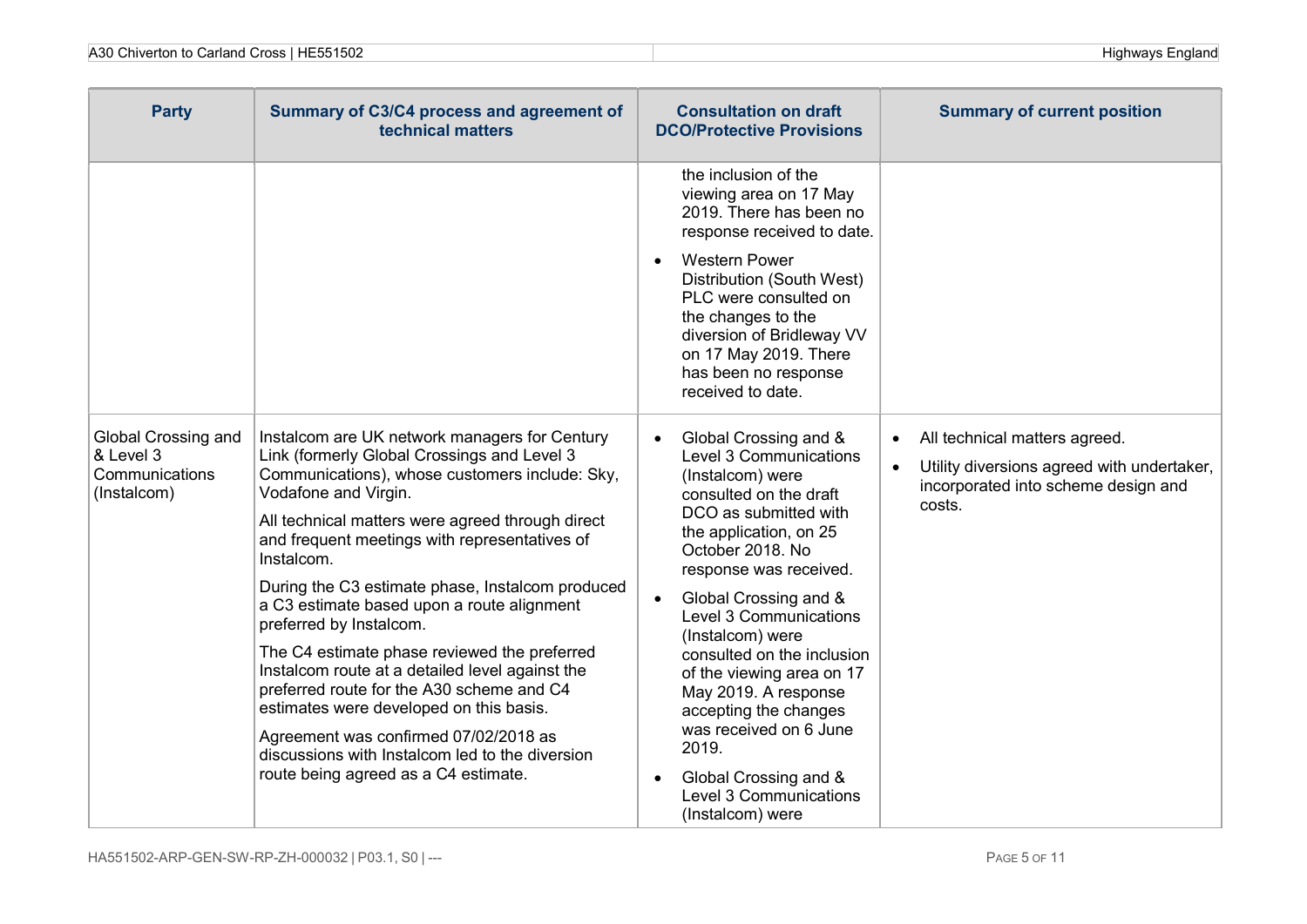| <b>Party</b>                           | Summary of C3/C4 process and agreement of<br>technical matters                                                                                                                          | <b>Consultation on draft</b><br><b>DCO/Protective Provisions</b>                                                                                          | <b>Summary of current position</b>                                                                                                        |  |
|----------------------------------------|-----------------------------------------------------------------------------------------------------------------------------------------------------------------------------------------|-----------------------------------------------------------------------------------------------------------------------------------------------------------|-------------------------------------------------------------------------------------------------------------------------------------------|--|
|                                        |                                                                                                                                                                                         | consulted on the changes<br>to the diversion of<br>Bridleway VV on 17 May<br>2019. A response<br>accepting the changes<br>was received on 6 June<br>2019. |                                                                                                                                           |  |
| Sky                                    | Sky are a customer of Century Link on this section<br>of the network. All technical matters were agreed<br>through direct and frequent meetings with<br>representatives of Sky.         | Sky were consulted on the<br>$\bullet$<br>draft DCO as submitted<br>with the application, on 25<br>October 2018. No                                       | All technical matters agreed.<br>$\bullet$<br>Utility diversions agreed with undertaker,<br>incorporated into scheme design and<br>costs. |  |
|                                        | During the C3 estimate phase, Sky produced a C3<br>estimate based upon the route alignment preferred<br>by Instalcom.                                                                   | response was received.                                                                                                                                    |                                                                                                                                           |  |
|                                        | The C4 estimate phase reviewed the preferred<br>Instalcom route at a detailed level against the<br>preferred route for the A30 scheme and C4<br>estimates were developed on this basis. |                                                                                                                                                           |                                                                                                                                           |  |
|                                        | Agreement was confirmed 25/04/2018 as<br>discussions with Sky led to the diversion route<br>being agreed as a C4 estimate.                                                              |                                                                                                                                                           |                                                                                                                                           |  |
| Vodafone (including<br>Vodafone House) | All technical matters were agreed through direct<br>and frequent meetings with representatives of<br>Vodafone.                                                                          | Vodafone (including<br>Vodafone House) were<br>consulted on the draft                                                                                     | All technical matters agreed.<br>$\bullet$<br>Utility diversions agreed with undertaker,<br>incorporated into scheme design and           |  |
|                                        | During the C3 estimate phase, Vodafone produced<br>a C3 estimate based upon a route alignment within<br>the A30 scheme.                                                                 | DCO as submitted with<br>the application, on 22<br>October 2018. No                                                                                       | costs.<br>response was received.                                                                                                          |  |
|                                        | The C4 estimate phase reviewed the preferred<br>Instalcom route at a detailed level against the<br>preferred route for the A30 scheme and C4                                            | Vodafone (including<br>Vodafone House) were                                                                                                               |                                                                                                                                           |  |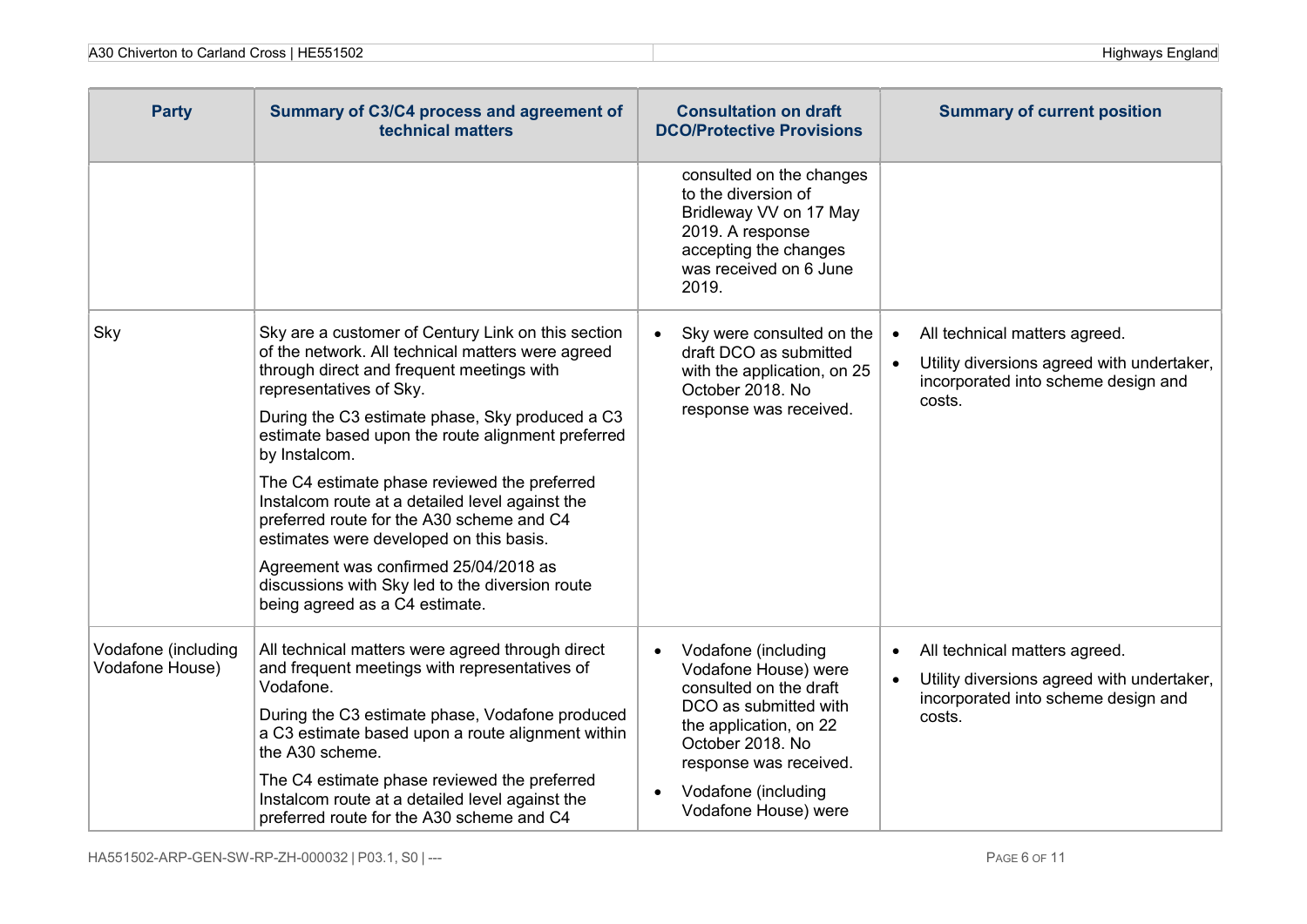| <b>Party</b> | Summary of C3/C4 process and agreement of<br>technical matters                                                                                                                                                                                                                                                                                                                                                                                                                                                                                                                                                                                   | <b>Consultation on draft</b><br><b>DCO/Protective Provisions</b>                                                                                          | <b>Summary of current position</b>                                                                                                        |
|--------------|--------------------------------------------------------------------------------------------------------------------------------------------------------------------------------------------------------------------------------------------------------------------------------------------------------------------------------------------------------------------------------------------------------------------------------------------------------------------------------------------------------------------------------------------------------------------------------------------------------------------------------------------------|-----------------------------------------------------------------------------------------------------------------------------------------------------------|-------------------------------------------------------------------------------------------------------------------------------------------|
|              | estimates were developed on this basis by<br>Vodafone.<br>Agreement was confirmed 07/03/2018 as<br>discussions with Vodafone led to the diversion<br>route being agreed as a C4 estimate.                                                                                                                                                                                                                                                                                                                                                                                                                                                        | consulted on the changes<br>to the diversion of<br>Bridleway VV on 17 May<br>2019. A response<br>accepting the changes<br>was received on 6 June<br>2019. |                                                                                                                                           |
| Virgin       | Virgin are a customer of Century Link on this<br>section of the network.<br>All technical matters were agreed through direct<br>and frequent meetings with representatives of<br>Virgin.<br>During the C3 estimate phase, Virgin produced a<br>C3 estimate based upon the route alignment<br>preferred by Instalcom. The C4 estimate phase<br>reviewed the preferred Instalcom route at a detailed<br>level against the preferred route for the A30<br>scheme and C4 estimates were developed on this<br>basis.<br>Agreement was confirmed 06/03/2018 as<br>discussions with Virgin led to the diversion route<br>being agreed as a C4 estimate. | Virgin were consulted on<br>the draft DCO as<br>submitted with the<br>application, on 25 October<br>2018. No response was<br>received.                    | All technical matters agreed.<br>$\bullet$<br>Utility diversions agreed with undertaker,<br>incorporated into scheme design and<br>costs. |
| Verizon      | All technical matters were agreed through direct<br>and frequent meetings with representatives of<br>Verizon.<br>During the C3 estimate phase, Verizon produced a<br>C3 estimate based upon a route alignment within<br>the A30 scheme. The C4 estimate phase reviewed<br>the route alignment at a detailed level against the                                                                                                                                                                                                                                                                                                                    | Verizon were consulted on<br>the draft DCO as<br>submitted with the<br>application, on 22 October<br>2018. No response was<br>received.                   | All technical matters agreed.<br>$\bullet$<br>Utility diversions agreed with undertaker,<br>incorporated into scheme design and<br>costs. |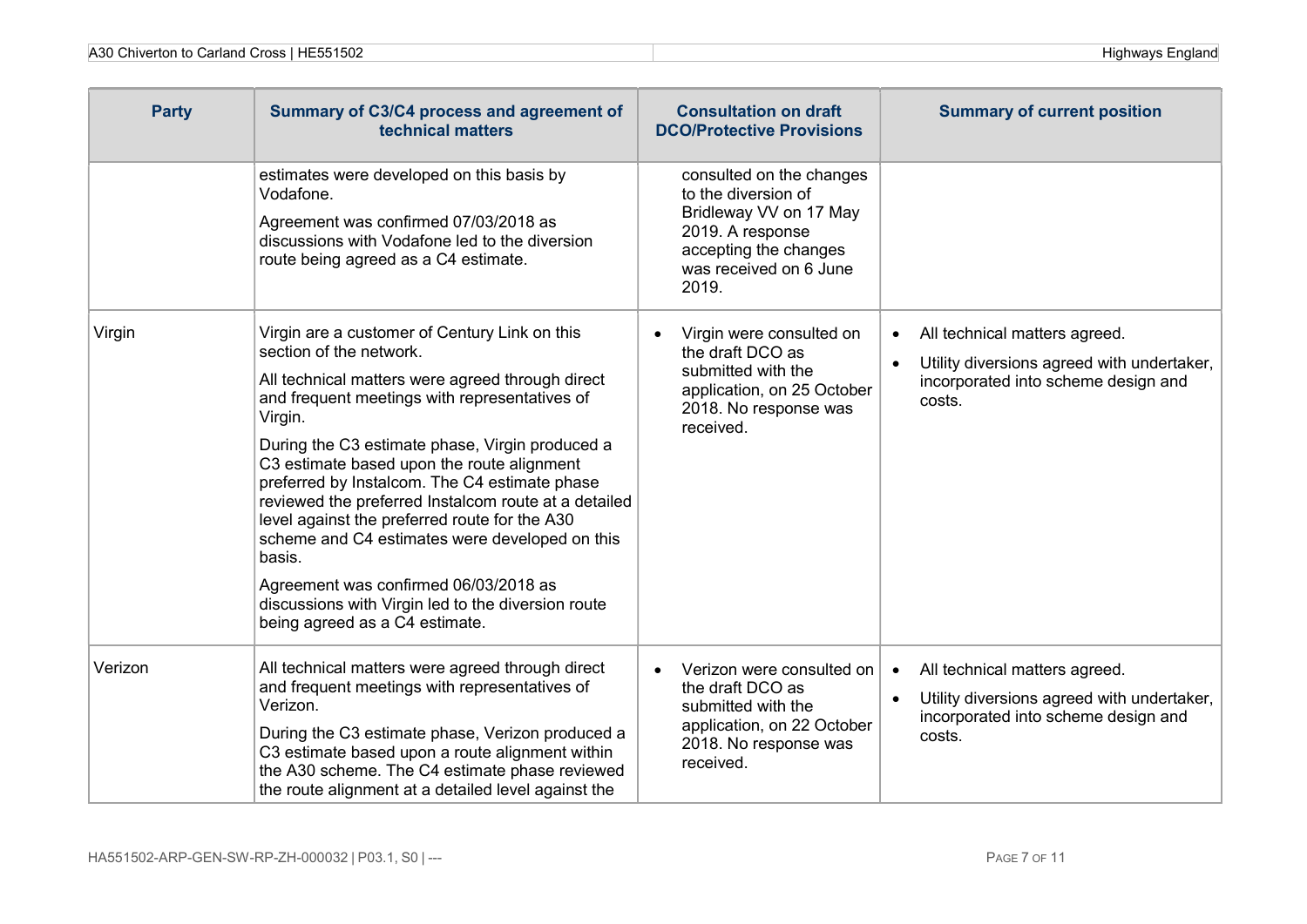| <b>Party</b>                                                                                                | Summary of C3/C4 process and agreement of<br>technical matters                                                                                                                                                                                                                                                                                                                                                                                                                                                                                                                               | <b>Consultation on draft</b><br><b>DCO/Protective Provisions</b>                                                                                                                                                                                                                                          | <b>Summary of current position</b>                                                                                                        |
|-------------------------------------------------------------------------------------------------------------|----------------------------------------------------------------------------------------------------------------------------------------------------------------------------------------------------------------------------------------------------------------------------------------------------------------------------------------------------------------------------------------------------------------------------------------------------------------------------------------------------------------------------------------------------------------------------------------------|-----------------------------------------------------------------------------------------------------------------------------------------------------------------------------------------------------------------------------------------------------------------------------------------------------------|-------------------------------------------------------------------------------------------------------------------------------------------|
|                                                                                                             | preferred route for the A30 scheme and C4<br>estimates were developed on this basis.<br>Agreement was confirmed 23/01/2018 as<br>discussions with Verizon led to the diversion route<br>being agreed as a C4 estimate.                                                                                                                                                                                                                                                                                                                                                                       |                                                                                                                                                                                                                                                                                                           |                                                                                                                                           |
| <b>Renewable Energy</b><br>Systems                                                                          | All technical matters were agreed through direct<br>and frequent meetings with representatives of<br>Renewable Energy Systems.<br>During the C3 estimate phase, RES produced a<br>quotation to divert apparatus affected by the A30<br>scheme. The C4 estimate phase reviewed the<br>intervention at a detailed level against the preferred<br>route for the A30 scheme and a revised quotation<br>was developed on this basis.<br>Agreement was confirmed 08/12/2017 as<br>discussions with Renewable Energy Systems led to<br>the diversion route being agreed as a C4 estimate.           | <b>Renewable Energy</b><br>$\bullet$<br>Systems were consulted<br>on the draft DCO as<br>submitted with the<br>application, on 25 October<br>2018. A response was<br>received on 29 October<br>2018.                                                                                                      | All technical matters agreed.<br>$\bullet$<br>Utility diversions agreed with undertaker,<br>incorporated into scheme design and<br>costs. |
| Defence<br>Infrastructure<br>Organisation (DIO)<br><b>CLH Pipeline System</b><br>(c/o Fisher German<br>LLP) | All technical matters were agreed through direct<br>and frequent communications with representatives<br>of Defence Infrastructure Organisation (DIO).<br>During the C3 estimate phase, Fisher German LLP<br>were identified as the contact responsible for the<br>abandoned DIO pipeline. CLH Pipeline Limited<br>were responsible for the abandonment of the<br>apparatus.<br>The C4 estimate phase reviewed the abandonment<br>of the pipeline and Fisher German were no longer<br>responsible for the pipeline. The C4 estimate phase<br>reviewed the abandonment of the pipeline and DIO | Fisher German were<br>$\bullet$<br>consulted on the draft<br>DCO as submitted with<br>the application, on 25<br>October 2018.<br><b>Fisher German were</b><br>consulted on the inclusion<br>of the viewing area on 17<br>May 2019. A response<br>accepting the changes<br>was received on 6 June<br>2019. | All technical matters agreed.<br>$\bullet$<br>Utility diversions agreed with undertaker,<br>incorporated into scheme design and<br>costs. |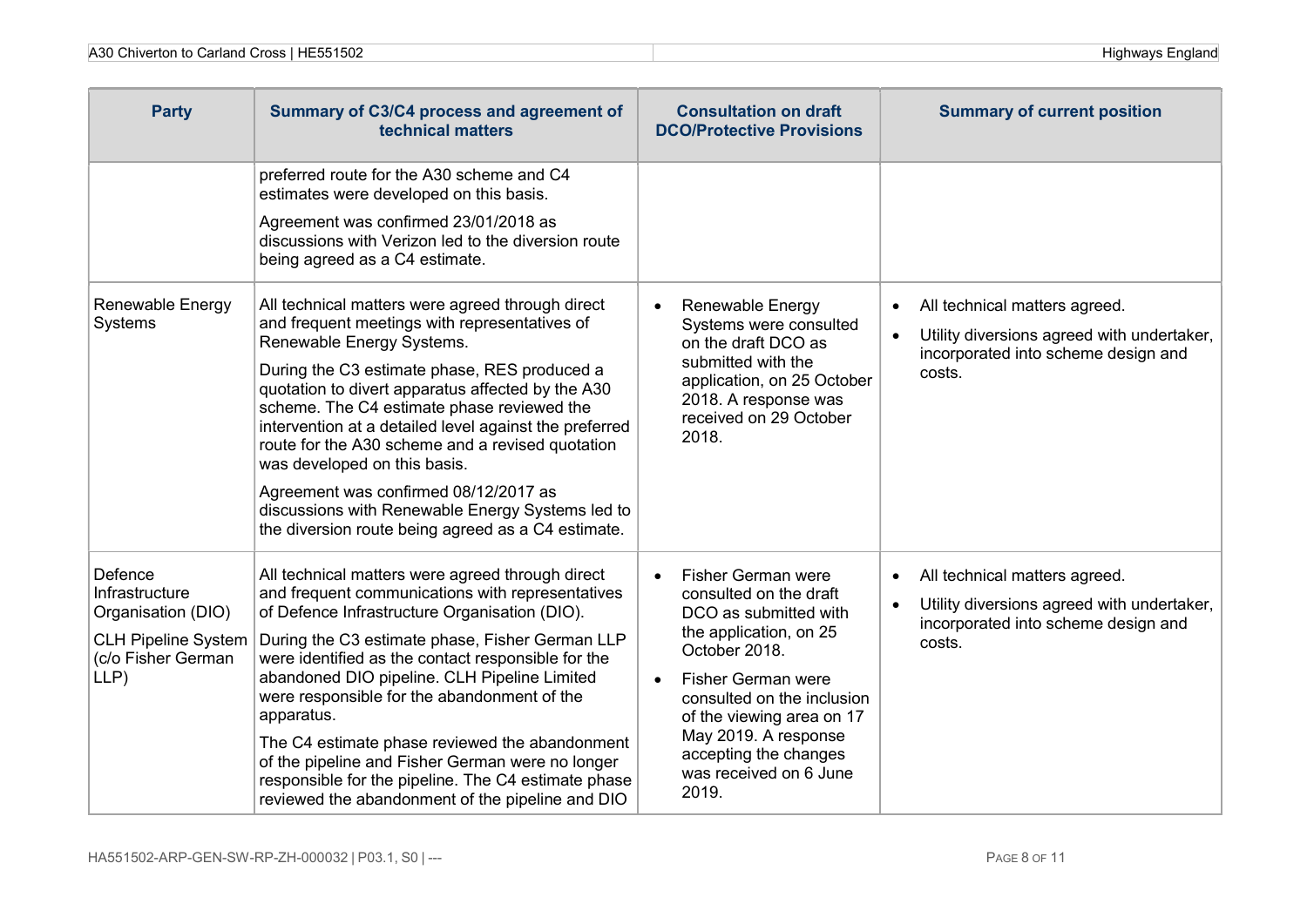| <b>Party</b>                                       | Summary of C3/C4 process and agreement of<br>technical matters                                                                                                                                                                                                                                                                                                                                                                                                                                                                                                                                                                    | <b>Consultation on draft</b><br><b>DCO/Protective Provisions</b>                                                                                                                                                                                                                                                                                                                                                                                                                                                                                                                                                                                                          | <b>Summary of current position</b>                                                                                                        |
|----------------------------------------------------|-----------------------------------------------------------------------------------------------------------------------------------------------------------------------------------------------------------------------------------------------------------------------------------------------------------------------------------------------------------------------------------------------------------------------------------------------------------------------------------------------------------------------------------------------------------------------------------------------------------------------------------|---------------------------------------------------------------------------------------------------------------------------------------------------------------------------------------------------------------------------------------------------------------------------------------------------------------------------------------------------------------------------------------------------------------------------------------------------------------------------------------------------------------------------------------------------------------------------------------------------------------------------------------------------------------------------|-------------------------------------------------------------------------------------------------------------------------------------------|
|                                                    | supplied the A30 scheme with information on<br>abandonment of the redundant oil pipeline.<br>Agreement was confirmed 27/04/2018 as<br>discussions with the DIO led to information being<br>provided on the redundant oil pipeline and<br>agreement on the contractor input required at a<br>later stage regarding the pipeline.                                                                                                                                                                                                                                                                                                   |                                                                                                                                                                                                                                                                                                                                                                                                                                                                                                                                                                                                                                                                           |                                                                                                                                           |
| <b>British</b><br>Telecommunications<br><b>PLC</b> | All technical matters were agreed through direct<br>and frequent meetings with representatives of<br><b>British Telecommunications PLC.</b><br>During the C3 estimate phase, British<br>Telecommunications PLC produced a C3 estimate<br>to divert affected apparatus by the A30 scheme.<br>The C4 estimate phase reviewed the interventions<br>at a detailed level against the preferred route for<br>the A30 scheme and C4 estimate was developed<br>on this basis.<br>Agreement was confirmed 08/01/2018 as<br>discussions with British Telecommunications PLC<br>led to the diversion route being agreed as a C4<br>estimate. | <b>British</b><br>$\bullet$<br><b>Telecommunications PLC</b><br>were consulted on the<br>draft DCO as submitted<br>with the application, on 25<br>October 2018. No<br>response was received.<br><b>British</b><br>$\bullet$<br><b>Telecommunications PLC</b><br>were consulted on the<br>changes to the EE mast<br>relocation on 27th March<br>2019. A response outlining<br>an affect on apparatus<br>due to the changes was<br>received on 31st May<br>2019.<br><b>British</b><br><b>Telecommunications PLC</b><br>were consulted on the<br>changes to the diversion<br>of Bridleway VV on 17<br>May 2019. A response<br>outlining an affect on<br>apparatus due to the | All technical matters agreed.<br>Utility diversions agreed with undertaker,<br>$\bullet$<br>incorporated into scheme design and<br>costs. |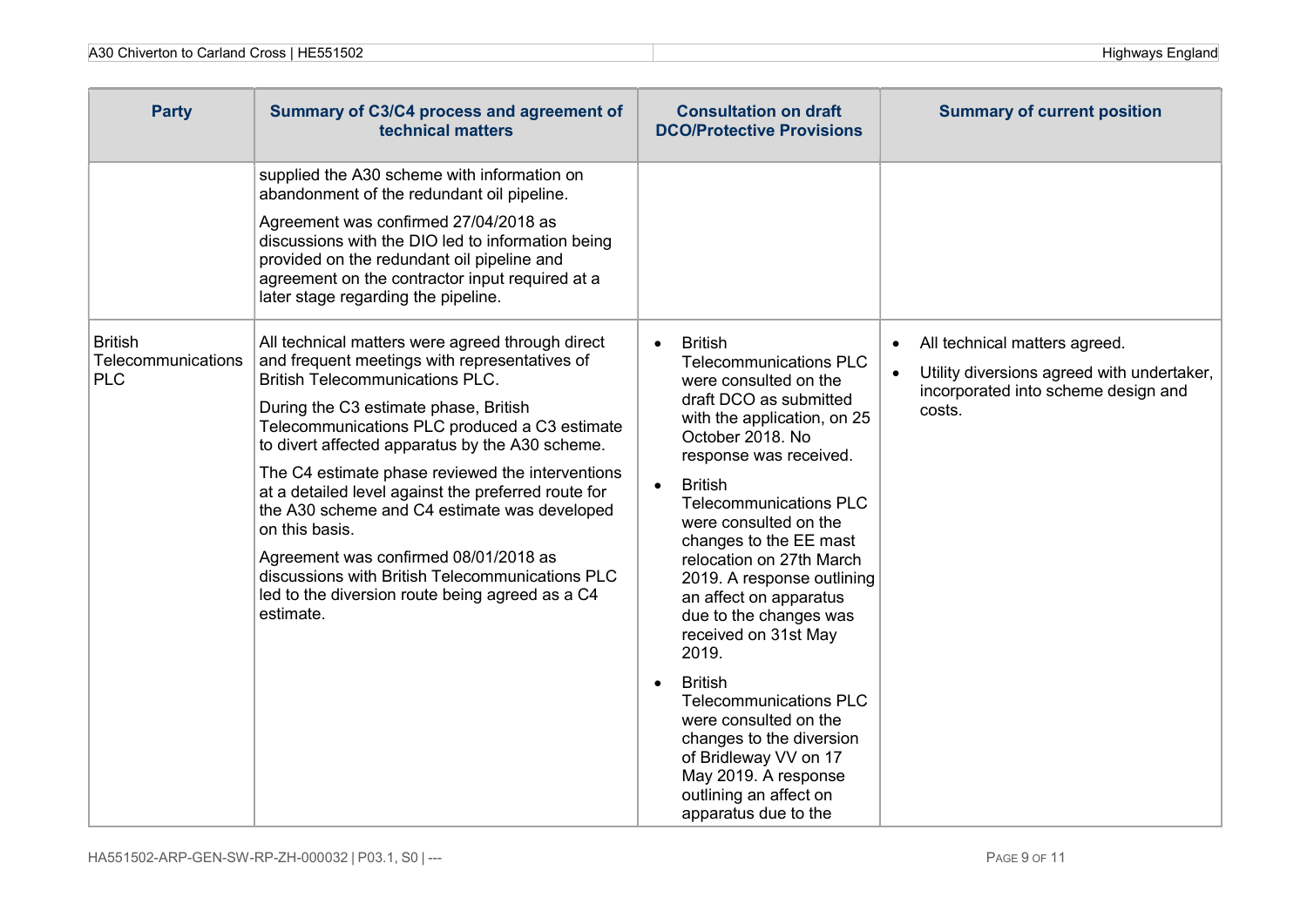| <b>Party</b>                             | Summary of C3/C4 process and agreement of<br>technical matters                                                                                                                                                                         | <b>Consultation on draft</b><br><b>DCO/Protective Provisions</b>                                                                                                       | <b>Summary of current position</b>                                                                                                                                 |
|------------------------------------------|----------------------------------------------------------------------------------------------------------------------------------------------------------------------------------------------------------------------------------------|------------------------------------------------------------------------------------------------------------------------------------------------------------------------|--------------------------------------------------------------------------------------------------------------------------------------------------------------------|
|                                          |                                                                                                                                                                                                                                        | changes was received on<br>31 May 2019.                                                                                                                                |                                                                                                                                                                    |
| Everything<br>Everywhere (Arqiva<br>Ltd) | All technical matters were agreed through direct<br>and frequent meetings with representatives of EE<br>and Argiva Ltd.                                                                                                                | N/A.                                                                                                                                                                   | All technical matters agreed, subject to<br>agreement of amendment to DCO by the<br>freehold landowner.                                                            |
|                                          | During the C3 estimate phase, MBNL were<br>identified as the contact responsible for the<br>management of Nanteague Farm Masts on the A30<br>scheme.                                                                                   |                                                                                                                                                                        | If agreement cannot be reached,<br>Highways England have proposed to EE<br>an alternative location for the mast which<br>would be deliverable as part of the draft |
|                                          | The C4 estimate phase reviewed the mast<br>relocation at a detailed level against the preferred<br>route for the A30 scheme. Discussions led to the<br>conclusion that no Arqiva Ltd assets were being<br>affected by the A30 scheme.  |                                                                                                                                                                        | DCO.<br>If this alternative location is not suitable<br>for EE the relocation of the mast would<br>be compensated for by Highways<br>England.                      |
|                                          | A Relevant Representation made by Arqiva [RR-<br>087] to the Examining Authority objecting to the<br>scheme was subsequently removed in their Written<br>Representation [REP1-007] made 15/02/2019.                                    |                                                                                                                                                                        |                                                                                                                                                                    |
|                                          | Discussions with Avison Young (representatives of<br>EE) commenced in February 2019 regarding the<br>Nanteague Mast. A new location for the Nanteague<br>Mast was agreed on 27/02/2019 and included in<br>the scheme design and costs. |                                                                                                                                                                        |                                                                                                                                                                    |
| CTIL (c/o Cluttons<br>LLP)               | All technical matters were agreed through direct<br>and frequent communications with representatives<br>of Cluttons LLP.<br>During the C3 estimate phase, Cluttons LLP were<br>identified as the contact responsible for the           | CTIL were consulted on<br>$\bullet$<br>the draft DCO as<br>submitted with the<br>application, on 22 October<br>2018. A response was<br>received on 23 October<br>2018. | No assets are being affected by the<br>scheme.                                                                                                                     |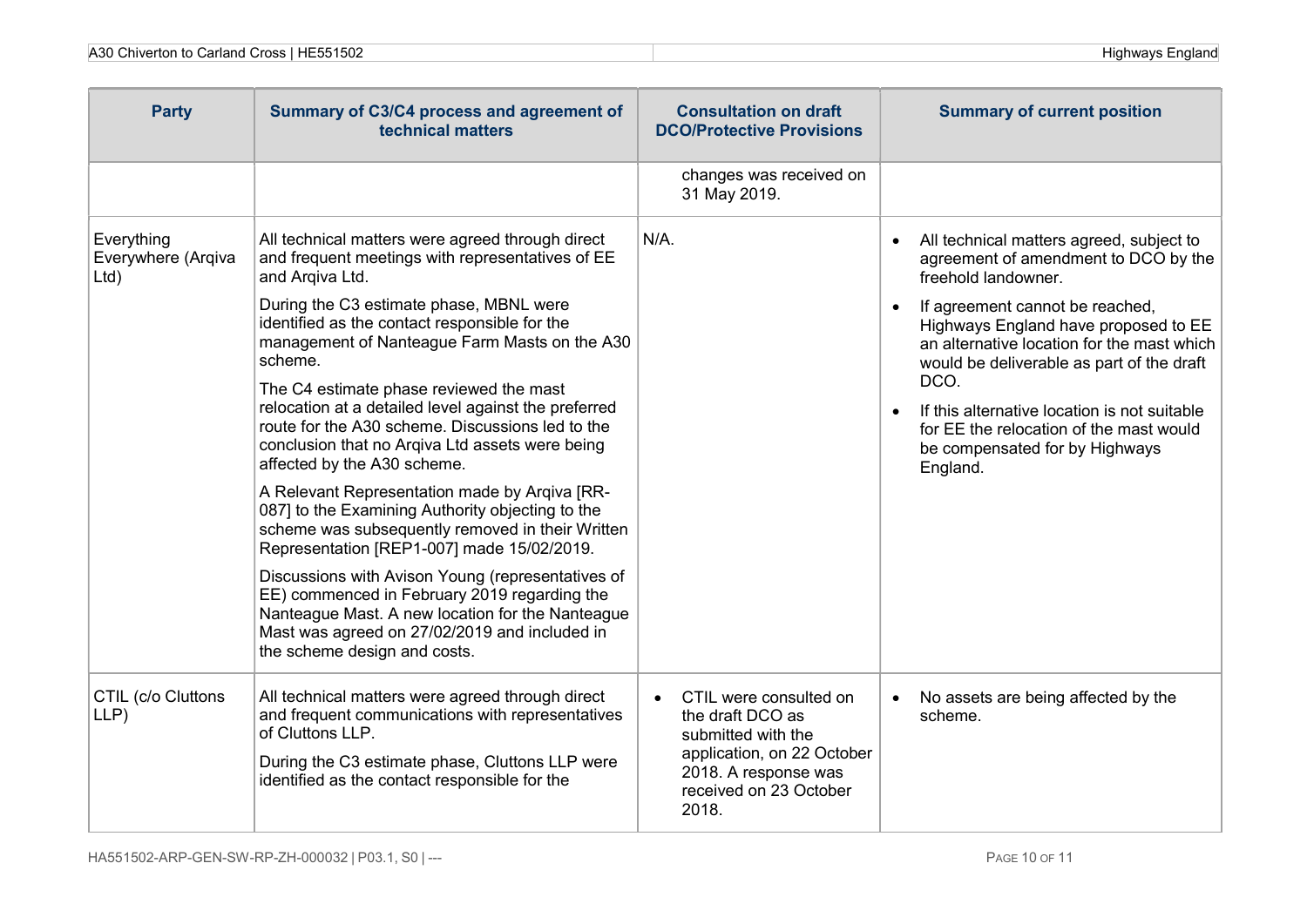| <b>Party</b>              | Summary of C3/C4 process and agreement of<br>technical matters                                                                                                                                                                                                                                                                                                                                           | <b>Consultation on draft</b><br><b>DCO/Protective Provisions</b>                                                                                                               | <b>Summary of current position</b>                                                                                                                                                                                                                  |
|---------------------------|----------------------------------------------------------------------------------------------------------------------------------------------------------------------------------------------------------------------------------------------------------------------------------------------------------------------------------------------------------------------------------------------------------|--------------------------------------------------------------------------------------------------------------------------------------------------------------------------------|-----------------------------------------------------------------------------------------------------------------------------------------------------------------------------------------------------------------------------------------------------|
|                           | management of a number of communications<br>masts along the A30 scheme.<br>The C4 estimate phase reviewed the interventions<br>at a detailed level against the preferred route for<br>the A30 scheme and no interventions were<br>identified.<br>Agreement was confirmed 14/11/2017 as<br>discussions with Cluttons LLP led to the conclusion<br>that no assets are being affected by the A30<br>scheme. |                                                                                                                                                                                |                                                                                                                                                                                                                                                     |
| <b>Environment Agency</b> | N/A                                                                                                                                                                                                                                                                                                                                                                                                      | The Environment Agency were<br>consulted on the changes to the<br>EE mast relocation on 27 March<br>2019. A response accepting the<br>changes was received on 10<br>June 2019. | There are no matters outstanding relating<br>to protective provisions with the<br><b>Environment Agency.</b><br>A signed Statement of Common Ground<br>with the Environment Agency was<br>submitted at Deadline 2 of the<br>Examination [REP2-019]. |